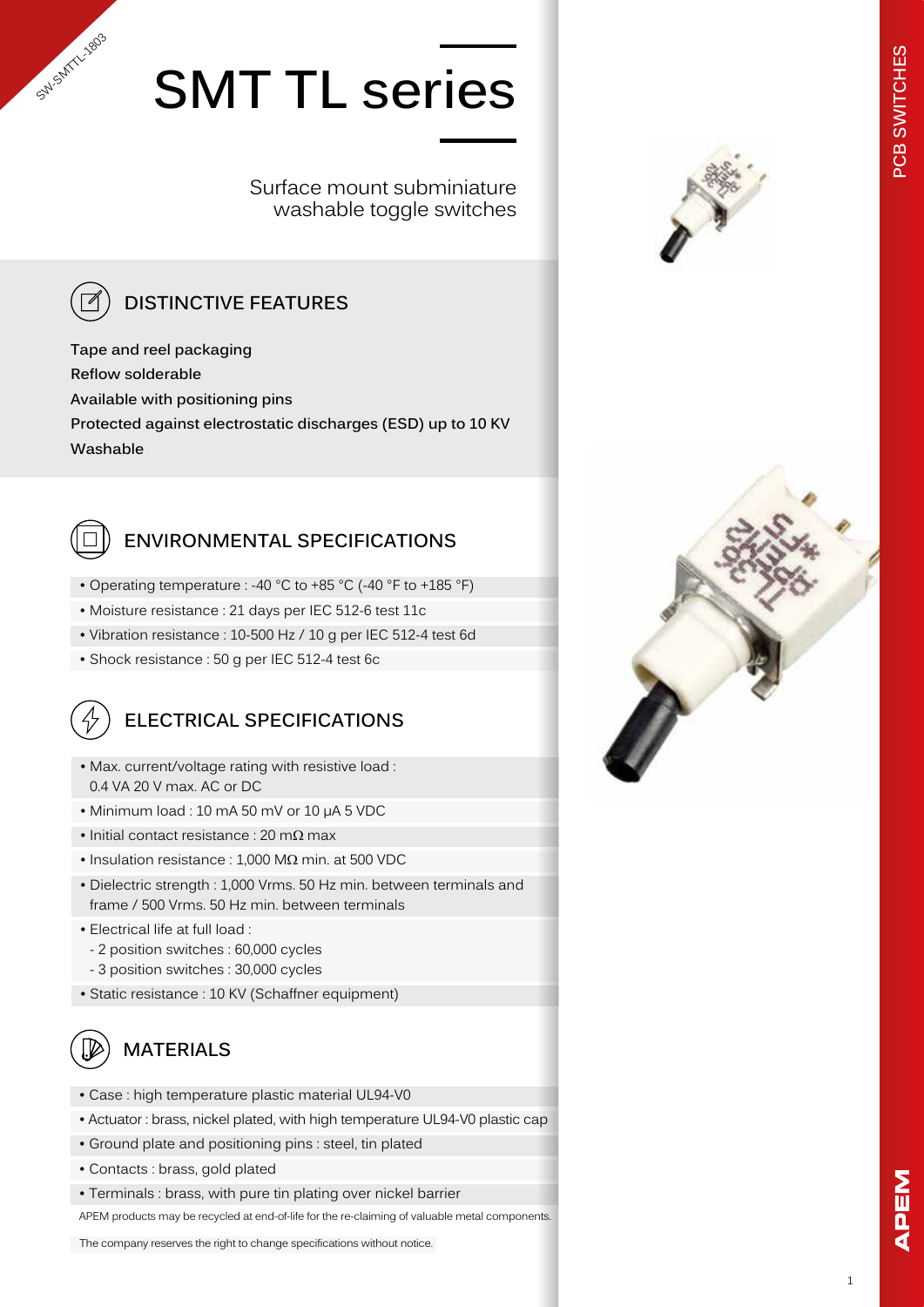# **SMT TL series**

Surface mount subminiature washable toggle switches



# **SOLDERING AND CLEANING**

- Reflow soldering : infrared, vapor phase or infrared<br>convection 3.05 convection
- Washable per IEA-RS448-2 :
- water + detergent preferred
- solvents
- Further information on reflow soldering : see "Technical information" on website.

 $\phi$ 







| Tape width    | 24.00 (.944)        | 44.00 (1.732)           |
|---------------|---------------------|-------------------------|
| Reel          | 24.40 +2.00/0.00    | 44.40 +2.00/0.00        |
| (dimension A) | $(.960 + .078/000)$ | $(1.748 + 0.078/0.000)$ |

#### **Standard packaging unit :** 700 pieces

Tape meeting international standard IEC - Publication 286-3 (EIA481A) Start leader : 400 mm min.





1 2 3